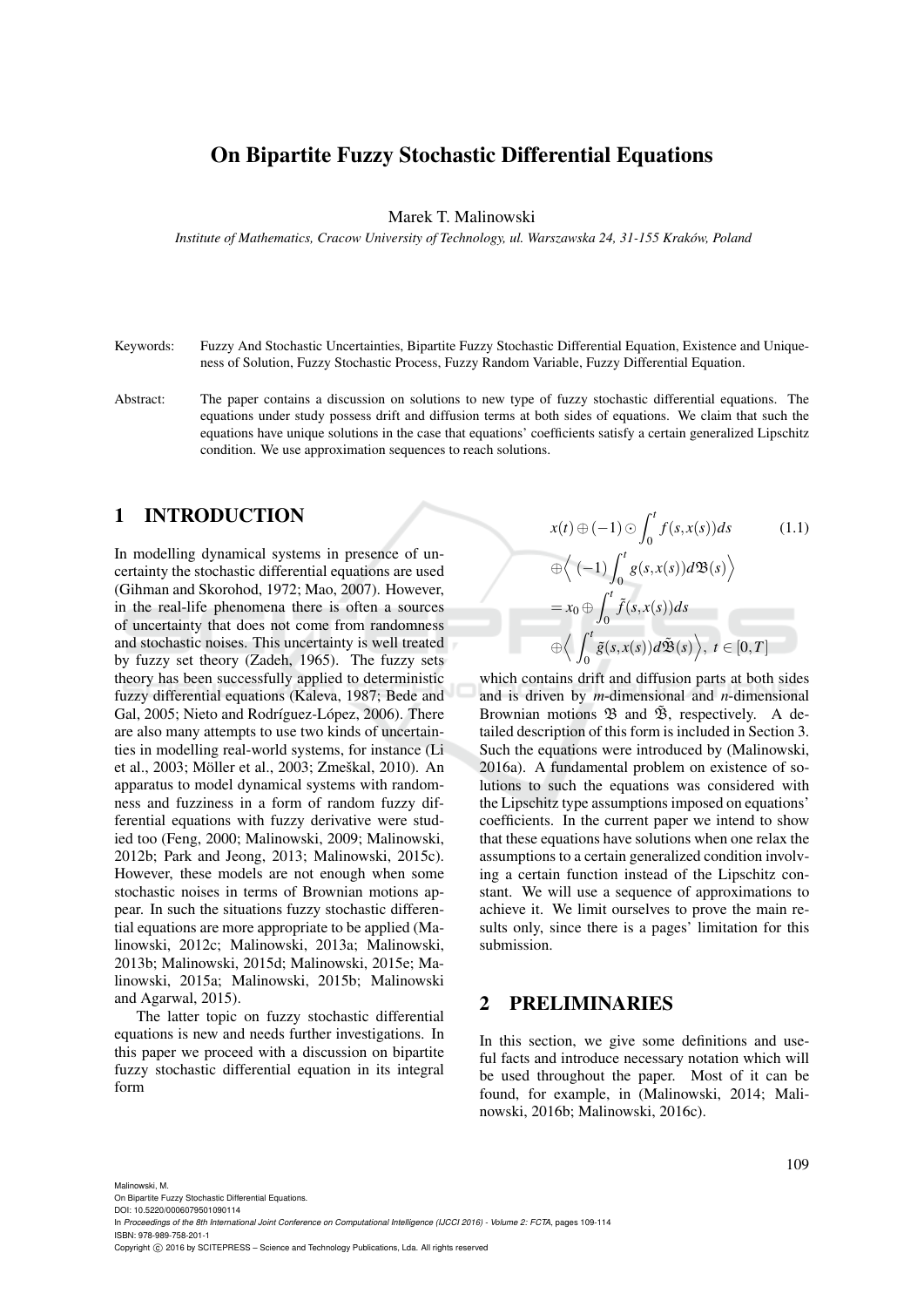Let  $K(\mathbb{R}^d)$  be the family of all nonempty, compact and convex subsets of  $\mathbb{R}^d$ . In  $\mathcal{K}(\mathbb{R}^d)$ we consider the Hausdorff metric *d<sup>H</sup>* which is defined by  $d_H(A, B) := \max\{\sup_{a \in A} \inf_{b \in B} \|a - b\| \}$  $b\|$ , sup<sub>*b*∈*B*</sub>**inf**<sub>*a*∈*A*</sub> $\|a - b\|$ }, where  $\| \cdot \|$  denotes a norm in  $\mathbb{R}^d$ . The addition and scalar multiplication in  $\mathcal{K}(\mathbb{R}^d)$  are defined as usual, i.e., for  $A, B \in \mathcal{K}(\mathbb{R}^d)$ ,  $\lambda \in \mathbb{R}$  we have  $A + B := \{a + b : a \in A, b \in B\}$ ,  $\lambda A :=$  ${ \lambda a : a \in A \}.$ 

Let  $(\Omega, \mathcal{A}, P)$  be a complete probability space and  $\mathcal{M}(\Omega, \mathcal{A}; \mathcal{K}(\mathbb{R}^d))$  denote the family of  $\mathcal{A}$ measurable set-valued random variables. A setvalued random variable  $F \in \mathcal{M}(\Omega, \mathcal{A}; \mathcal{K}(\mathbb{R}^d))$  is said to be  $L^p$ -integrally bounded,  $p \ge 1$ , if there exists  $h \in L^p(\Omega, \mathcal{A}, P; \mathbb{R})$  such that  $\|a\| \leq h(\omega)$  for any *a* and  $\omega$  with  $a \in F(\omega)$ . Let us denote  $\mathcal{L}^p(\Omega, \mathcal{A}, P; \mathcal{K}(\mathbb{R}^d)) \; := \; \big\{ F \; \in \; \mathcal{M}(\Omega, \mathcal{A}; \mathcal{K}(\mathbb{R}^d)) \; : \;$  $\omega \mapsto d_H(F(\omega), \{0\})$  is in  $L^p(\Omega, \mathcal{A}, P; \mathbb{R})$ .

A fuzzy set *u* in  $\mathbb{R}^d$  is characterized by its membership function (denoted by *u* again)  $u: \mathbb{R}^d \to [0,1]$ and  $u(x)$  (for each  $x \in \mathbb{R}^d$ ) is interpreted as the degree of membership of *x* in the fuzzy set *u*. For fuzzy set  $u: \mathbb{R}^d \to [0,1]$  one defines so-called  $\alpha$ levels  $[u]^\alpha := \{a \in \mathbb{R}^d : u(a) \ge \alpha\}$  for  $\alpha \in (0,1]$  and  $[u]^0 := cl\{a \in \mathbb{R}^d : u(a) > 0\}$ . Let  $\mathcal{F}(\mathbb{R}^d)$  denote a set of fuzzy sets  $u: \mathbb{R}^d \to [0,1]$  such that  $[u]^\alpha \in \mathcal{K}(\mathbb{R}^d)$ for every  $\alpha \in [0,1]$  and the mapping  $\alpha \mapsto [u]^{\alpha}$  is  $d_H$ continuous on [0,1]. By  $\langle r \rangle$  we mean the characteristic function of the singleton  $\{r\}$ ,  $r \in \mathbb{R}^d$ . Obviously,  $\langle r \rangle \in \mathcal{F}(\mathbb{R}^d)$ . The addition  $u \oplus v$  and scalar multiplication  $\lambda \odot u$  in  $\mathcal{F}(\mathbb{R}^d)$  can be defined levelwise, i.e.  $[u \oplus v]^{\alpha} = [u]^{\alpha} + [v]^{\alpha}$ ,  $[\lambda \odot u]^{\alpha} = \lambda[u]^{\alpha}$ , where  $u, v \in \mathcal{F}(\mathbb{R}^d), \lambda \in \mathbb{R}$  and  $\alpha \in [0, 1]$ . If for  $u, v \in \mathcal{F}(\mathbb{R}^d)$ there exists  $w \in \mathcal{F}(\mathbb{R}^d)$  such that  $u = v \oplus w$  then *w* is said to be the fuzzy Hukuhara difference of *u* and *v* and we denote it by  $u \ominus v$ . In  $\mathcal{F}(\mathbb{R}^d)$  we consider the metric  $d_{\infty}(u, v) := \sup_{\alpha \in [0, 1]} d_H([u]^{\alpha}, [v]^{\alpha}).$ 

An  $x: \Omega \to \mathcal{F}(\mathbb{R}^d)$  is called a fuzzy random variable, if  $[x]^\alpha$ :  $\Omega \to \mathcal{K}(\mathbb{R}^d)$  is a random set for all  $\alpha \in [0,1]$ . It is known that in the framework considered here, this definition is equivalent to  $\mathcal{A}|\mathcal{B}_{d_{\infty}}$ -measurability of  $x: \Omega \to \mathcal{F}(\mathbb{R}^d)$ , see (Joo et al., 2006). A fuzzy random variable  $x: \Omega \rightarrow$  $\mathcal{F}(\mathbb{R}^d)$  is said to be *L*<sup>*p*</sup>-integrably bounded,  $p \ge$ 1, if  $[x]^0$  belongs to  $L^p(\Omega, \mathcal{A}, P; \mathcal{K}(\mathbb{R}^d))$ )). By  $L^p(\Omega, \mathcal{A}, P; \mathcal{F}(\mathbb{R}^d))$  we denote the set of the all *L p* -integrably bounded fuzzy random variables. In the set  $L^2(\Omega, \mathcal{A}, P; \mathcal{F}(\mathbb{R}^d))$  one can define a met- $\text{ric } \rho \text{ by } \rho(x, y) := (\mathbb{E}d_{\infty}^2(x, y))^{1/2}.$  Then the metric space  $(L^2(\Omega, \mathcal{A}, P; \mathcal{F}(\mathbb{R}^d)), \rho)$  is complete, see (Feng, 1999).

Denote  $I := [0, T]$ . We equip the probability space with a filtration  $\{\mathcal{A}_t\}_{t \in I}$  satisfying the usual hypothe-

ses. An *x*:  $I \times \Omega \rightarrow \mathcal{F}(\mathbb{R}^d)$  is called the fuzzy stochastic process, if for every  $t \in I$  the mapping  $x(t, \cdot)$ :  $\Omega \to \mathcal{F}(\mathbb{R}^d)$  is a fuzzy random variable. It is *d*∞-continuous, if almost all (with respect to the probability measure *P*) its trajectories, i.e. the mappings  $x(\cdot, \omega): I \to \mathcal{F}(\mathbb{R}^d)$  are  $d_{\infty}$ -continuous functions. A fuzzy stochastic process  $x$  is said to be nonanticipating, if for every  $\alpha \in [0,1]$  the mapping  $[x(\cdot, \cdot)]^{\alpha}$  is measurable with respect to the  $\sigma$ -algebra  $\mathcal{N}$ , which is defined as follows  $\mathcal{N} := \{A \in \mathcal{B}(I) \otimes \mathcal{A}$ :  $A^t \in \mathcal{A}_t$  for every  $t \in I$ , where  $A^t = \{\omega : (t, \omega) \in A\}.$ Let  $p \ge 1$  and  $L^p(I \times \Omega, \mathcal{N}; \mathbb{R}^d)$  denote the set of all nonanticipating stochastic processes  $h: I \times \Omega \to \mathbb{R}^d$ such that  $\mathbb{E} \int_I ||h(s)||^p ds < \infty$ . A fuzzy stochastic process *x* is called *L*<sup>*p*</sup>-integrably bounded ( $p \ge 1$ ), if there exists a real-valued stochastic process  $h \in$  $L^p(I \times \Omega, \mathcal{N}; \mathbb{R})$  such that  $d_{\infty}(x(t, \omega), \langle 0 \rangle) \leq h(t, \omega)$ for a.a.  $(t, \omega) \in I \times \Omega$ . By  $L^p(I \times \Omega, \mathcal{N}; \mathcal{F}(\mathbb{R}^d))$  we denote the set of nonanticipating and  $L^p$ -integrably bounded fuzzy stochastic processes. For convenience, from now on, the phrase "with *P*.1" stands for "with probability one". Also we will write  $x = \binom{p_1}{p_1}$  instead of  $P(x = y) = 1$ , where *x*, *y* are random elements. Also we will write  $x(t) \stackrel{I.P.1}{=} y(t)$  instead of  $P(x(t)) =$  $y(t) \forall t \in I$  = 1, where *x*, *y* are the stochastic processes.

For  $\tau, t \in I$ ,  $\tau < t$ , and  $x \in L^1(I \times \Omega, \mathcal{N}; \mathcal{F}(\mathbb{R}^d))$ we can define, see (Malinowski, 2012a; Malinowski, 2012c), the fuzzy stochastic Lebesgue–Aumann inte- $\text{grad }\Omega \ni \omega \mapsto \int_{\tau}^{\tau} x(s, \omega) ds \in \mathcal{F}(\mathbb{R}^d)$  which is a fuzzy random variable.

**Lemma 2.1.** *Let*  $p \ge 1$ .  $P(I \times$  $\Omega, \mathcal{N}; \mathcal{F}(\mathbb{R}^d)$ ) then

- $f$ *i*) *I* × Ω ∋  $(t, \omega)$   $\mapsto \int_0^t x(s, \omega) ds \in \mathcal{F}(\mathbb{R}^d)$  *belongs to*  $\mathcal{L}^p(I \times \Omega, \mathcal{N}; \mathcal{F}(\mathbb{R}^d)),$
- (*ii*) the fuzzy process  $(t, \omega) \mapsto \int_0^t x(s, \omega) ds$  is  $d_{\infty}$ *continuous,*

$$
(iii)
$$

$$
sup_{u\in[0,t]} d_{\infty}^p \left(\int_0^u x(s)ds, \int_0^u y(s)ds\right)
$$
  

$$
\leq t^{p-1} \int_0^t d_{\infty}^p \left(x(s), y(s)\right)ds,
$$

*(iv)* for every  $t \in I$  *it holds* 

$$
\mathbb{E} \sup_{u \in [0,t]} d_{\infty}^p \left( \int_0^u x(s) ds, \int_0^u y(s) ds \right) \leq t^{p-1} \mathbb{E} \int_0^t d_{\infty}^p \left( x(s), y(s) \right) ds.
$$

As we mentioned e.g. in (Malinowski, 2012c; Malinowski, 2013c) it is not possible to define fuzzy stochastic integral of Itô type such the integral in such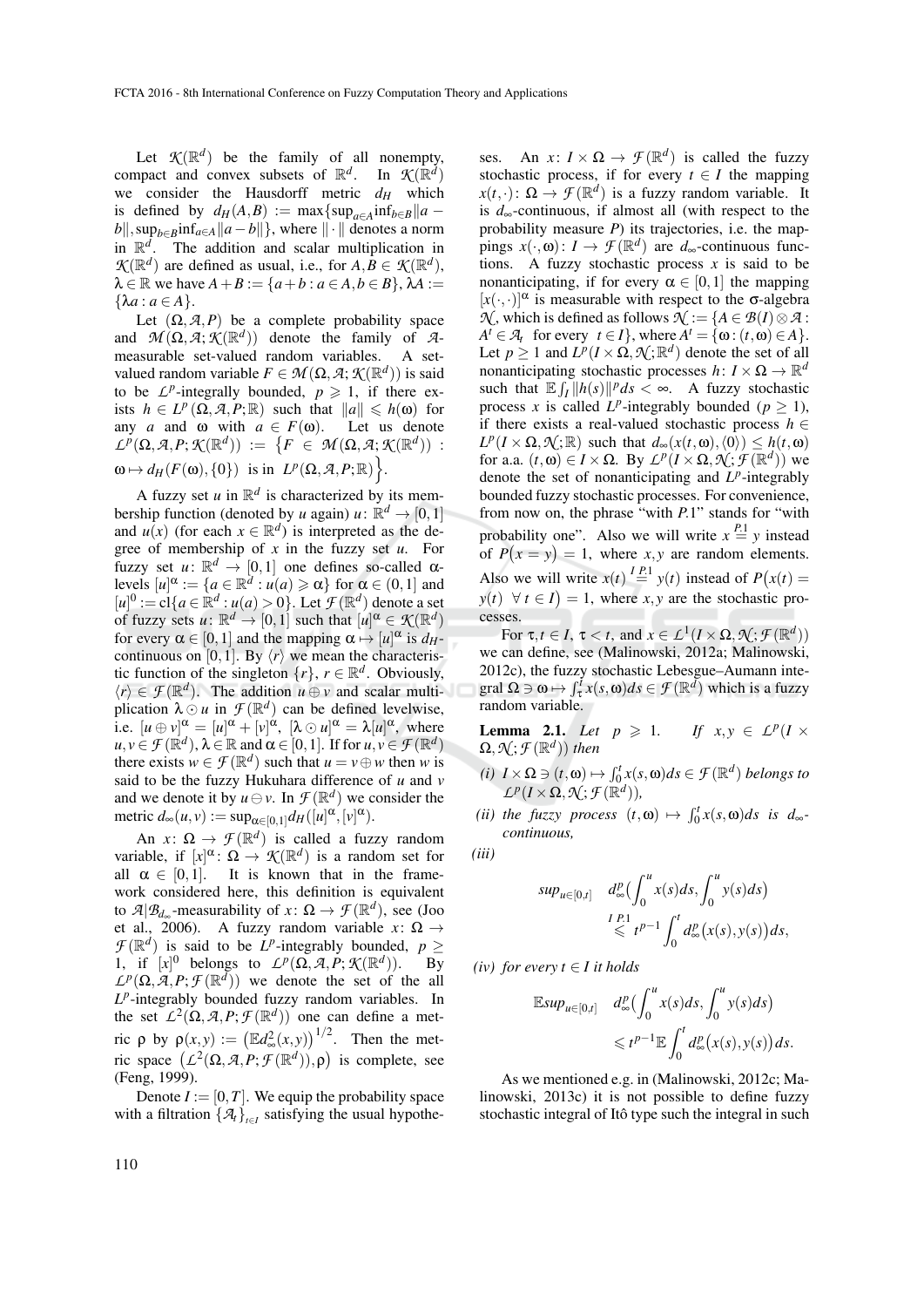a fashion that it is not a crisp random variable. Hence, we consider the diffusion part of the fuzzy stochastic differential equation as the crisp stochastic Itô integral whose values are embedded into  $\mathcal{F}(\mathbb{R}^d)$ .

For convenience of the reader we give also formulation of the Bihari inequality that we will useful in the paper.

Lemma 2.2. *(Bihari's inequality, see e.g. Theorem 1.8.2 in (Mao, 2007)). Let*  $T > 0$  *and*  $c > 0$ . Let  $\kappa: \mathbb{R}_+ \to \mathbb{R}_+$  *be a continuous nondecreasing function such that*  $\kappa(t) > 0$  *for every*  $t > 0$ *. Let*  $u(\cdot)$  *be a Borel measurable bounded nonnegative function on* [0,*T*]*, and let v*(·) *be a nonnegative integrable function on*  $[0, T]$ *. If*  $u(t) \leq c + \int_0^t v(s) \kappa(u(s)) ds$  for every  $t \in$  $[0, T]$ , *then*  $u(t) \leq J^{-1} (J(c) + \int_0^t v(s) ds)$  *holds for all such t*  $\in [0, T]$  *that*  $J(c) + \int_0^t v(s) ds \in Dom(J^{-1}),$ *where*  $J(r) = \int_1^r \frac{ds}{\kappa(s)}$ ,  $r > 0$ , and  $J^{-1}$  is the inverse *function of J. Moreover, if*  $c = 0$  *and*  $\int_{0+} \frac{ds}{\kappa(s)} = \infty$ *then*  $u(t) = 0$  *for every*  $t \in [0, T]$ *.* 

#### 3 MAIN RESULTS

In (Malinowski, 2016a) we introduced a new type of fuzzy stochastic differential equations (1.1) which is by far the most general one. More precisely, we considered an expanded integral form of these equations

$$
x(t) \oplus (-1) \odot \int_0^t f(s, x(s)) ds
$$
\n
$$
\oplus \left\langle \sum_{i=1}^m \int_0^t (-1) g^i(s, x(s)) dB^i(s) \right\rangle
$$
\n
$$
L^2 \cong x_0 \oplus \int_0^t \tilde{f}(s, x(s)) ds \oplus \left\langle \sum_{j=1}^n \int_0^t \tilde{g}^j(s, x(s)) d\tilde{B}^j(s) \right\rangle,
$$
\n(3.1)

where  $f, \tilde{f}: I \times \Omega \times \mathcal{F}(\mathbb{R}^d) \to \mathcal{F}(\mathbb{R}^d)$ ,  $g: I \times \Omega \times \mathbb{R}^d$  $\mathcal{F}(\mathbb{R}^d) \to \mathbb{R}^d \times \mathbb{R}^m$ ,  $\tilde{g} \colon I \times \Omega \times \mathcal{F}(\mathbb{R}^d) \to \mathbb{R}^d \times$  $\mathbb{R}^n$ ,  $x_0$ :  $\Omega \to \mathcal{F}(\mathbb{R}^d)$  is a fuzzy random variable, and  $B^1, B^2, \ldots, B^m, \tilde{B}^1, \tilde{B}^2, \ldots, \tilde{B}^n$  are the independent, one-dimensional  $\{\mathcal{A}_t\}_{t\in I}$ -Brownian motions.

It has been noticed that without loss of generality one can study an equivalent form of (3.1), i.e.

$$
x(t) \stackrel{I_{E1}}{=} \left[ \left( x_0 \oplus \int_0^t \tilde{f}(s, x(s)) ds \right) \right] \tag{3.2}
$$

$$
\ominus \left( (-1) \odot \int_0^t f(s, x(s)) ds \right) \right]
$$

$$
\oplus \left\langle \sum_{k=1}^\ell \int_0^t h^k(s, x(s)) dW^k(s) \right\rangle,
$$

where  $\ell = m + n$ ,  $h^1, h^2, \ldots, h^{\ell}$ :  $I \times \Omega \times \mathcal{F}(\mathbb{R}^d) \rightarrow$  $\mathbb{R}^d$  and  $W^1, W^2, \ldots, W^\ell$  are the independent onedimensional  $\{\mathcal{A}_t\}_{t\in I}$ -Brownian motions,  $x_0$  is a fuzzy

random variable. The existence of solutions to such the equations is a fundamental issue. Below we explain what we mean by a solution to (3.2). Let  $\tilde{T} \in$  $[0, T], \tilde{I} = [0, \tilde{T}].$ 

**Definition 3.1.** *A fuzzy stochastic process x*:  $\tilde{I} \times \Omega \rightarrow$  $\mathcal{F}(\mathbb{R}^d)$  *is said to be the solution to* (3.2) *if it satisfies:*  $(i)$   $x \in L^2(\tilde{I} \times \Omega, \mathcal{N}; \mathcal{F}(\mathbb{R}^d))$ *, (ii) x is d*<sub>∞</sub>-continuous, *(iii) it holds (3.2). If*  $\widetilde{T}$   $\lt$  *T* then *x* is called a local *solution, and if*  $\tilde{T} = T$ *, then x is called the global solution.* A *solution*  $x: \tilde{I} \times \Omega \rightarrow \mathcal{F}(\mathbb{R}^d)$  *to equation* (3.2) *is said to be unique, if*  $x(t) \stackrel{\tilde{I} P.1}{=} y(t)$ *, where*  $y: \tilde{I} \times \Omega \rightarrow \mathcal{F}(\mathbb{R}^d)$  *is any other local solution to* (3.2).

In what follows we begin our study with a first and most important issue of existence and uniqueness of solutions to (3.2). In the paper we require that  $x_0: \Omega \to \mathcal{F}(\mathbb{R}^d), f, \tilde{f}: I \times \Omega \times \mathcal{F}(\mathbb{R}^d) \to \mathcal{F}(\mathbb{R}^d),$  $h^k$ :  $I \times \Omega \times \mathcal{F}(\mathbb{R}^d) \to \mathbb{R}^d$  ( $k = 1, 2, ..., \ell$ ) satisfy:

- $(A0)$   $x_0 \in L^2(\Omega, \mathcal{A}_0, P; \mathcal{F}(\mathbb{R}^d)),$
- (A1) the mappings  $f, \tilde{f}$ :  $(I \times \Omega) \times \mathcal{F}(\mathbb{R}^d) \rightarrow$  $\mathcal{F}(\mathbb{R}^d)$  are  $\mathcal{N} \otimes \mathcal{B}_{d_{\infty}} | \mathcal{B}_{d_{\infty}}$ -measurable and  $h^1, h^2, \ldots, h^{\ell}$ :  $(I \times \Omega) \times \mathcal{F}(\mathbb{R}^d) \rightarrow \mathbb{R}^d$  are  $\mathcal{N} \otimes \mathcal{B}_{d_{\infty}} | \mathcal{B}(\mathbb{R}^d)$ -measurable,
- (A2) *P*-a.a. it holds

$$
d_{\infty}^{2}(f(t, \mathbf{w}, u), f(t, \mathbf{w}, v)) \leq \xi(d_{\infty}^{2}(u, v)),
$$
  
\n
$$
d_{\infty}^{2}(\tilde{f}(t, \mathbf{w}, u), \tilde{f}(t, \mathbf{w}, v)) \leq \xi(d_{\infty}^{2}(u, v)),
$$
  
\nevery  $t \in I$  and for any  $u, v \in \mathcal{F}(\mathbb{R}^{d})$  and

for every *t*  $\in$  *I* and for any *u*, *v*  $\in$  *f* ( $\mathbb{R}^d$ ), and

 $||h^k(t, \omega, u) - h^k(t, \omega, v)||^2 \le \xi(d_{\infty}^2(u, v)),$ for every  $t \in I$ , for any  $u, v \in \mathcal{F}(\mathbb{R}^d)$  and  $k =$  $1, 2, \ldots, \ell$ , where  $\xi \colon \mathbb{R}_+ \to \mathbb{R}_+$  is a continuous, concave, nondecreasing function such that  $ξ(0)$  =  $0, ξ(*u*) > 0$  for *u* > 0, and  $\int_{0^+} \frac{du}{ξ(u)} = ∞,$ 

(A3) there exists a constant  $C > 0$  such that *P*-a.a. it holds: for every  $t \in I$ 

$$
d_{\infty}^{2}(f(t, \mathbf{\omega}, \langle 0 \rangle), \langle 0 \rangle) \wedge d_{\infty}^{2}(\tilde{f}(t, \mathbf{\omega}, \langle 0 \rangle), \langle 0 \rangle) \leq C,
$$
  
and for every  $t \in I$  and  $k = 1, 2, ..., \ell$   

$$
||h^{k}(t, \mathbf{\omega}, \langle 0 \rangle)||^{2} \leq C,
$$

(A4) there exists a constant  $\tilde{T} \in (0, T]$  such that *P*-a.e. the fuzzy Hukuhara differences

$$
\int_{\tau}^{t} \tilde{f}(s, \mathbf{w}, x(s, \mathbf{\omega})) ds \ominus \int_{\tau}^{t} f(s, \mathbf{\omega}, x(s, \mathbf{\omega})) ds
$$

do exist, for every  $\tau, t \in \tilde{I} = [0, \tilde{T}]$  and for every  $d_{\infty}$ -continuous  $x \in L^2(\tilde{I} \times \Omega, \mathcal{N}; \mathcal{F}(\mathbb{R}^d)).$ 

The condition (A2) is much more general than the Lipschitz condition used in (Malinowski, 2016a). The conditions (A0)-(A4) assure existence of a unique solution to (3.2). This fact constitutes a main result of the paper.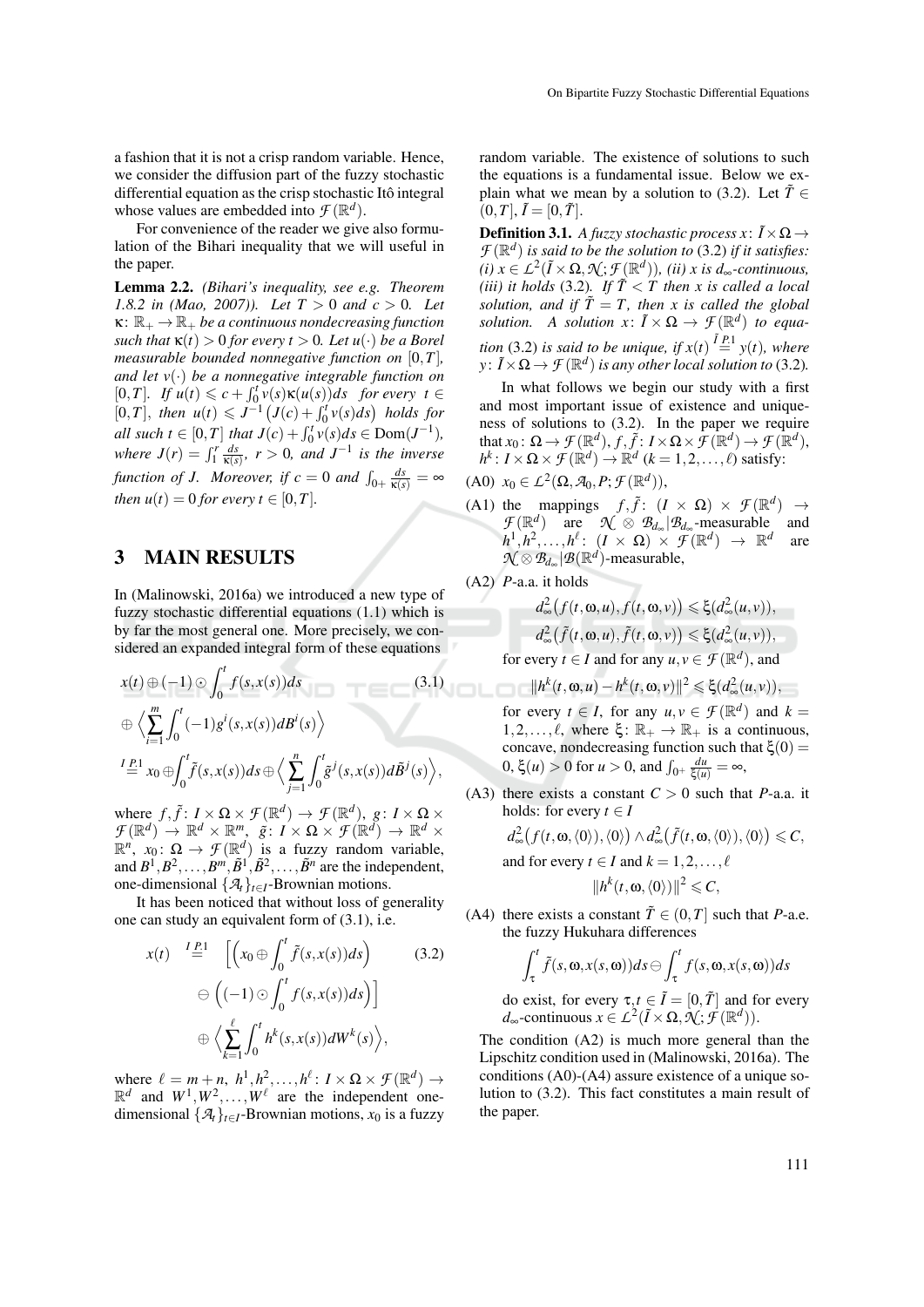**Theorem 3.2.** *Let*  $x_0: \Omega \to \mathcal{F}(\mathbb{R}^d)$ ,  $f, \tilde{f}: (I \times \Omega) \times \mathcal{F}(\mathbb{R}^d)$  $\mathcal{F}(\mathbb{R}^d) \to \mathcal{F}(\mathbb{R}^d)$  and  $h^k$ :  $(I \times \Omega) \times \mathcal{F}(\mathbb{R}^d) \to \mathbb{R}^d$  $(k = 1, 2, ..., \ell)$  *satisfy* (A0)-(A4). Then (3.2) *possesses a unique solution*  $x: \hat{I} \times \Omega \rightarrow \mathcal{F}(\mathbb{R}^d)$ *.* 

To prove this result we will use a sequence of successive approximations  $\{y_n\}_{n\in\mathbb{N}}$  defined as follows:

$$
y_n(t) \stackrel{[-1,0]}{=} \stackrel{P:1}{=} x_0,
$$
  
\n
$$
y_n(t) \stackrel{\tilde{I}_{P:1}}{=} \left[ \left( x_0 \oplus \int_0^t \tilde{f}(s, y_n(s - \frac{1}{n})) ds \right) \right]
$$
  
\n
$$
\ominus \left( (-1) \bigcirc \int_0^t f(s, y_n(s - \frac{1}{n})) ds \right) \right]
$$
  
\n
$$
\oplus \left\langle \sum_{k=1}^\ell \int_0^t h^k(s, y_n(s - \frac{1}{n})) dW^k(s) \right\rangle.
$$

**Remark 3.3.** *Let*  $x_0, f, \tilde{f}, h^k$  *satisfy* (A0)-(A4). *Then y<sup>n</sup>* : ˜*<sup>I</sup>* <sup>×</sup><sup>Ω</sup> <sup>→</sup> *F* (<sup>R</sup> *d* ) *are d*∞*-continuous, nonanticipat*ing fuzzy stochastic processes that belong to  $L^2(I \times I)$  $\Omega, \mathcal{N}; \mathcal{F}(\mathbb{R}^d)).$ 

It is intended to apply sequence  $\{y_n\}$  to approach a solution to (3.2). However firstly we need to observe some useful properties of the approximations  $y_n$ . They will be used later on. Below we state, as a first observation, that  $\{y_n\}$  is a bounded sequence.

**Lemma 3.4.** Let  $x_0, f, \tilde{f}, h^k$  satisfy (A0)-(A4). Then *there exists a positive constant C*<sup>1</sup> *such that for every*  $n \in \mathbb{N}$ 

$$
\mathbb{E} \sup_{t \in \tilde{I}} d_{\infty}^2(y_n(t), \langle 0 \rangle) \leq C_1.
$$

Lemma 3.5. *Let the assumptions of Lemma 3.4 be satisfied. Then there exists a positive constant C*<sup>2</sup> *such that for every*  $n \in \mathbb{N}$  *and every*  $\tau, t \in \tilde{I}$ ,  $\tau \leq t$ 

$$
\mathbb{E}d_{\infty}^{2}(y_{n}(t),y_{n}(\tau))\leqslant C_{2}(t-\tau).
$$

Lemma 3.6. *Let the assumptions of Lemma 3.4 be satisfied. Then*

$$
\mathbb{E} \sup_{t \in \bar{I}} d_{\infty}^2(y_n(t), y_i(\tau)) \longrightarrow 0, \text{ as } n, i \longrightarrow \infty.
$$

**Proof.** Let us fix  $n, i \in \mathbb{N}$ . Without loss of generality we may assume that  $n > i$ . Observe that for  $t \in \tilde{I}$  we have, using the property  $d_{\infty}(u \ominus v, w \ominus z) \leq d_{\infty}(u, w) +$  $d_{\infty}(v, z)$  together with Lemma 2.1 and Doob's inequality,

$$
\mathbb{E}\sup_{u\in[0,t]}d_{\infty}^{2}(y_{n}(u), y_{i}(u))
$$
\n
$$
\leq 8t \mathbb{E}\int_{0}^{t}d_{\infty}^{2}(\tilde{f}(s, y_{n}(s-\frac{1}{n})), \tilde{f}(s, y_{i}(s-\frac{1}{n})))
$$
\n
$$
+ 8t \mathbb{E}\int_{0}^{t}d_{\infty}^{2}(\tilde{f}(s, y_{i}(s-\frac{1}{n})), \tilde{f}(s, y_{i}(s-\frac{1}{i})))
$$
\n
$$
+ 8t \mathbb{E}\int_{0}^{t}d_{\infty}^{2}(f(s, y_{n}(s-\frac{1}{n})), f(s, y_{i}(s-\frac{1}{n})))
$$
\n
$$
+ 8t \mathbb{E}\int_{0}^{t}d_{\infty}^{2}(f(s, y_{i}(s-\frac{1}{n})), f(s, y_{i}(s-\frac{1}{i})))
$$
\n
$$
+ 16\ell \sum_{k=1}^{\ell} \mathbb{E}\int_{0}^{t} \left\|h^{k}(s, y_{n}(s-\frac{1}{n})) - h^{k}(s, y_{i}(s-\frac{1}{n}))\right\|^{2}
$$
\n
$$
+ 16\ell \sum_{k=1}^{\ell} \mathbb{E}\int_{0}^{t} \left\|h^{k}(s, y_{i}(s-\frac{1}{n})) - h^{k}(s, y_{i}(s-\frac{1}{i}))\right\|^{2},
$$

Assumption (A2) lead us to

$$
\mathbb{E}\sup_{u\in[0,t]}d_{\infty}^{2}(y_{n}(u), y_{i}(u))
$$
\n
$$
\leq 16(t+\ell^{2})\int_{0}^{t}\xi\big(\mathbb{E}\sup_{u\in[0,s]}d_{\infty}^{2}(y_{n}(u), y_{i}(u))\big)ds
$$
\n
$$
+16(t+\ell^{2})\int_{0}^{t}\xi\big(\mathbb{E}d_{\infty}^{2}(y_{i}(s-\frac{1}{n}), y_{i}(s-\frac{1}{i}))\big)ds.
$$

By Lemma 3.5 we get

$$
\mathbb{E}\sup_{u\in[0,t]}d_{\infty}^{2}(y_{n}(u),y_{i}(u))
$$
  
\$\leq C\_{3}\int\_{0}^{t}\xi\big(\mathbb{E}\sup\_{u\in[0,s]}d\_{\infty}^{2}(y\_{n}(u),y\_{i}(u))\big)ds\$  
+C\_{3}\tilde{T}\xi\big(C\_{2}(\frac{1}{i}-\frac{1}{n})\big),

where  $C_3 = 16(\tilde{T} + \ell^2)$ . Application of Lemma 2.2 yields

$$
\mathbb{E}\sup_{u\in[0,t]}d_{\infty}^{2}(y_{n}(u),y_{i}(u))
$$
  

$$
\leq J^{-1}(J(C_{3}\tilde{T}\xi\left(C_{2}(\frac{1}{i}-\frac{1}{n})\right)+C_{3}t)
$$

for every  $t \in \tilde{I}$ . Owing to Lemma 2.2 and properties of function *J* from this lemma, we obtain

$$
\lim_{n,i\to\infty} J^{-1}(J(C_3\widetilde{T}\xi\Big(C_2(\frac{1}{i}-\frac{1}{n})\Big)+C_3\widetilde{T})=0.
$$

This allows us to infer that

$$
\lim_{n,i\to\infty}\mathbb{E}\sup_{t\in I}d_{\infty}^2(y_n(t),y_i(t))=0.
$$

 $\Box$ 

Now, we present a scheme of the proof of our main result.

Proof of Theorem 3.2. Due to Lemma 3.6 we have

$$
\lim_{n,i\to\infty}\rho^2(y_n(t),y_i(t))=0
$$
 for every  $t\in\tilde{I}$ ,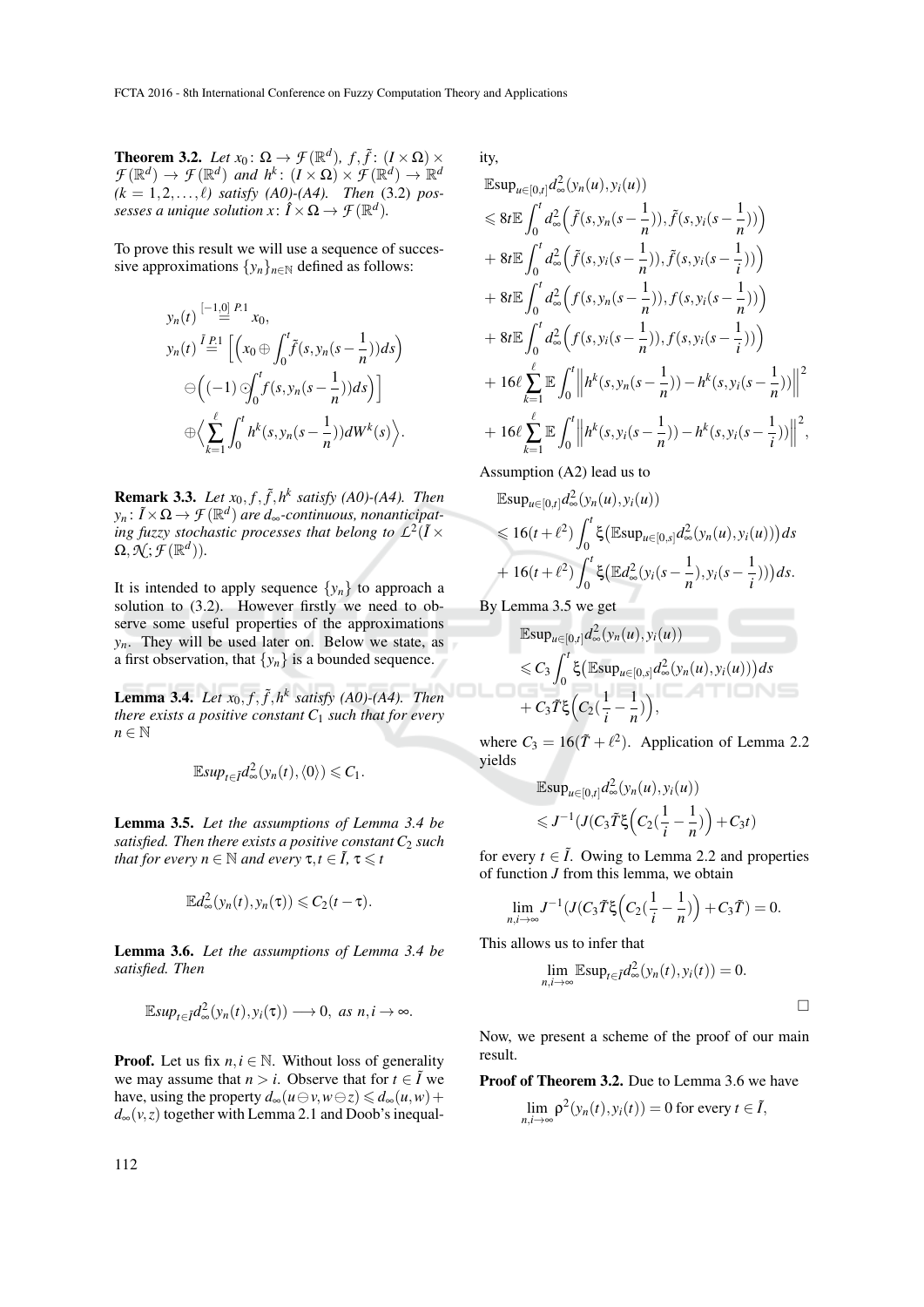where  $\rho(x, y) = \left[\mathbb{E}d_{\infty}^{2}(x, y)\right]^{1/2}$  is a metric in  $L^2(\Omega, \mathcal{A}_t, P; \mathcal{F}(\mathbb{R}^d))$ . Since  $(L^2(\Omega, \mathcal{A}_t, P; \mathcal{F}(\mathbb{R}^d)), \rho)$ is a complete metric space we infer that for every *t* ∈  $\tilde{I}$  there exists a unique fuzzy random variable  $x_t$  ∈  $L^2(\Omega, \mathcal{A}_t, P; \mathcal{F}(\mathbb{R}^d))$  such that  $\lim_{n\to\infty} \rho(y_n(t), x_t) =$ 0. Let us define  $x: \tilde{I} \times \Omega \to \mathcal{F}(\mathbb{R}^d)$  as  $x(t, \omega) = x_t(\omega)$ . Then the fuzzy stochastic process *x* is  $\{A_t\}$ -adapted. Due to the Markov inequality we obtain that for every  $\varepsilon > 0$ 

$$
\lim_{n,i\to\infty} P(\sup_{t\in\tilde{I}}d_{\infty}(y_n(t),y_i(t))>\varepsilon)=0.
$$

Hence we can infer that there exists a subsequence  $\{y_{n_{\ell}}(\cdot,\cdot)\}\)$  of the sequence  $\{y_n(\cdot,\cdot)\}\)$  such that

$$
\lim_{\ell\to\infty}\sup_{t\in\tilde{I}}d_{\infty}(y_{n_{\ell}}(t),x(t))\stackrel{P.1}{=}0.
$$

Thus the process *x* is  $d_{\infty}$ -continuous and con-<br>sequently it is measurable. Since *x* is also sequently it is measurable.  ${A<sub>t</sub>}$ -adapted, it is nonanticipating. Also, since  $\hat{x}(t) \in \hat{L}^2(\Omega, \mathcal{A}_t, P; \mathcal{F}(\mathbb{R}^d))$  for every  $t \in \tilde{I}$ , we have  $\mathbb{E} \int_{\tilde{I}} d^2_{\infty}(x(t),\langle 0 \rangle) dt \leq \tilde{T} \sup_{t \in \tilde{I}} \mathbb{E} d^2_{\infty}(x(t),\langle 0 \rangle) <$  $∞$ . This implies that *x* ∈ *L*<sup>2</sup>( $ilde{I} \times \Omega$ ,  $\mathcal{N}$ ;  $\mathcal{F}(\mathbb{R}^d)$ ). Moreover, applying Lemma 3.4, we infer that  $\mathbb{E} \sup_{t \in \tilde{I}} d_{\infty}^2(x(t), \langle 0 \rangle) \leq C_1$ . We can also infer that

$$
\lim_{\ell \to \infty} \mathbb{E} \sup_{t \in \mathcal{I}} d_{\infty}^2(y_{n_\ell}(t), x(t)) = 0.
$$
 (3.3)

In what follows we shall show that  $x$  is a solution to (3.2). To this aim, let us observe that

$$
\mathbb{E}\sup_{u\in \bar{I}}d_{\infty}^{2}\Big(x(u),\Big[\Big(x_{0}\oplus \int_{0}^{t}\tilde{f}(s,x(s))ds\Big)\Big]
$$
  
\n
$$
\ominus\Big((-1)\ominus\int_{0}^{t}f(s,x(s))ds\Big)\Big]
$$
  
\n
$$
\bigoplus\Big\langle\sum_{k=1}^{\ell}\int_{0}^{t}h^{k}(s,x(s))dW^{k}(s)\Big\rangle
$$
  
\n
$$
\leq 2Q_{\ell}+2P_{\ell},
$$

where

$$
Q_{\ell} = \mathbb{E} \sup_{u \in \tilde{I}} d_{\infty}^2(y_{n_{\ell}}(u), x(u))
$$

and

$$
P_{\ell} = \mathbb{E}\sup_{u \in \tilde{I}} d_{\infty}^{2} \Big( \Big[ \Big( x_{0} \oplus \int_{0}^{t} \tilde{f}(s, y_{n_{\ell}}(s - \frac{1}{n_{\ell}})) ds \Big) \\ \ominus \Big( (-1) \bigotimes_{k=1}^{t} f(s, y_{n_{\ell}}(s - \frac{1}{n_{\ell}})) ds \Big) \Big] \\ \oplus \Big\langle \sum_{k=1}^{\ell} \int_{0}^{t} h^{k}(s, y_{n_{\ell}}(s - \frac{1}{n_{\ell}})) dW^{k}(s) \Big\rangle, \\ \Big[ \Big( x_{0} \oplus \int_{0}^{t} \tilde{f}(s, x(s)) ds \Big) \\ \ominus \Big( (-1) \bigotimes_{k=1}^{t} f(s, x(s)) ds \Big) \Big] \\ \oplus \Big\langle \sum_{k=1}^{\ell} \int_{0}^{t} h^{k}(s, x(s)) dW^{k}(s) \Big\rangle \Big).
$$

By (3.3) the expression  $Q_\ell$  converges to zero as  $\ell$  goes to infinity, and it can be verified that

$$
P_{\ell} \leq C_4 \mathbb{E} \int_0^{\tilde{T}} \xi \Big( d_{\infty}^2 (y_{n_{\ell}}(s - \frac{1}{n_{\ell}}), y_{n_{\ell}}(s)) \Big) ds + C_4 \mathbb{E} \int_0^{\tilde{T}} \xi \Big( d_{\infty}^2 (y_{n_{\ell}}(s), x(s)) \Big) ds,
$$

where  $C_4 = 16(\tilde{T} + 1)$ . Thus

$$
P_{\ell} \leq C_4 \int_0^{\tilde{T}} \xi \Big( \mathbb{E} d_{\infty}^2(y_{n_{\ell}}(s - \frac{1}{n_{\ell}}), y_{n_{\ell}}(s)) \Big) ds
$$
  
+C\_4 \int\_0^{\tilde{T}} \xi \Big( \mathbb{E} \sup\_{u \in \tilde{T}} d\_{\infty}^2(y\_{n\_{\ell}}(u), x(u)) \Big) ds.

Applying Lemma 3.5 we obtain

$$
P_{\ell} \leq C_4 \tilde{T} \xi \left( \frac{C_2}{n_{\ell}} \right) + C_4 \tilde{T} \xi \left( \mathbb{E} \sup_{u \in \tilde{I}} d_{\infty}^2(y_{n_{\ell}}(u), x(u)) \right).
$$

By properties of  $ξ$  and in view of  $(3.3)$  the right-hand side of the latter inequality converges to zero. Thus

$$
\mathbb{E}\sup_{u\in\mathcal{I}}d_{\infty}^{2}\Big(x(u),\Big[\Big(x_{0}\oplus\int_{0}^{t}\tilde{f}(s,x(s))ds\Big)\\ \ominus\Big((-1)\odot\int_{0}^{t}f(s,x(s))ds\Big)\Big]\\ \oplus\Big\langle\sum_{k=1}^{\ell}\int_{0}^{t}h^{k}(s,x(s))dW^{k}(s)\Big\rangle=0
$$

which implies that

$$
\sup_{u \in \tilde{I}} d_{\infty}\Big(x(u), \Big[\Big(x_0 \oplus \int_0^t \tilde{f}(s, x(s)) ds\Big) \Big]
$$
  

$$
\ominus \Big((-1) \bigcirc \int_0^t f(s, x(s)) ds\Big)\Big]
$$
  

$$
\bigcirc \Big\langle \sum_{k=1}^{\ell} \int_0^t h^k(s, x(s)) dW^k(s) \Big\rangle \stackrel{P.1}{=} 0.
$$

This shows that  $x$  is a solution to  $(3.2)$ . Now we notice that *x* is a unique solution. Indeed, assume that *y* :  $\tilde{I} \times$  $\Omega \to \mathcal{F}(\mathbb{R}^d)$  is another solution to (3.2). Then for  $t \in \tilde{I}$  we have

$$
\mathbb{E}\sup_{u\in[0,t]}d_{\infty}^{2}\big(x(u),y(u)\big)
$$
  
\n
$$
\leq 4t\mathbb{E}\int_{0}^{t}d_{\infty}^{2}(\tilde{f}(s,x(s)),\tilde{f}(s,y(s)))ds
$$
  
\n
$$
+4t\mathbb{E}\int_{0}^{t}d_{\infty}^{2}(f(s,x(s)),f(s,y(s)))ds
$$
  
\n
$$
+8\ell\sum_{k=1}^{\ell}\mathbb{E}\int_{0}^{t}\bigg\|h^{k}(s,x(s))-h^{k}(s,y(s))\bigg\|^{2}ds.
$$

Hence

$$
\mathbb{E}\sup_{u\in[0,t]}d_{\infty}^2(x(u),y(u))
$$
  
\$\leqslant 8(\tilde{T}+\ell^2)\int\_0^t \xi\Big(\mathbb{E}\sup\_{u\in[0,s]}d\_{\infty}^2(x(s),y(s))\Big)ds.\$